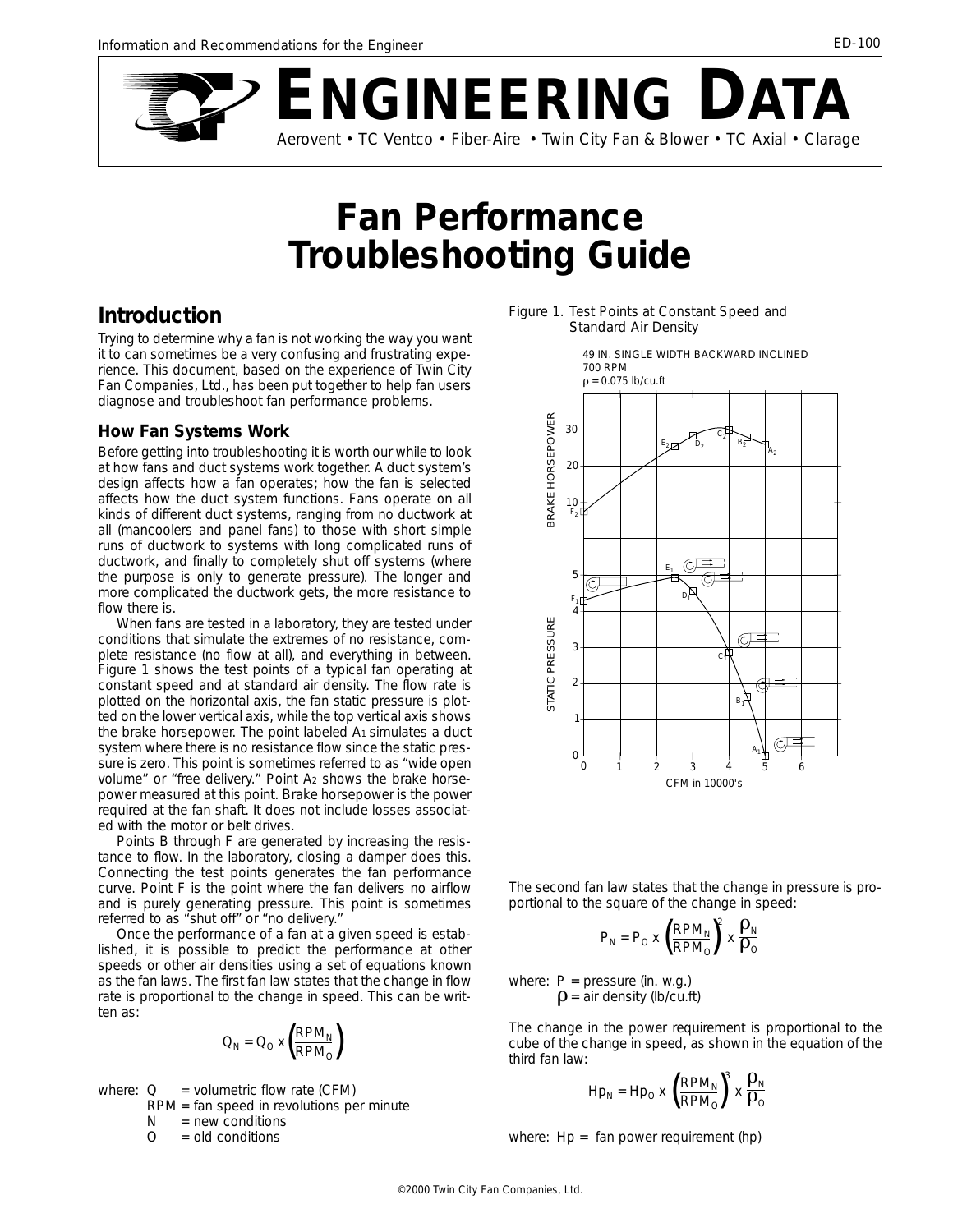Figure 2 shows the same fan as Figure 1 with the performance calculated at different fan speeds.

The fan laws show that the pressure and horsepower change with density but the flow rate stays the same. This is why fans are sometimes referred to as constant volume machines. But because the pressure and horsepower change with air density, it is important to select fans for the proper operating conditions. When testing fans, it is important to correct the test data for density effects and to make sure when comparing test data to the design data that they are both at the same density. Figure 3 shows the performance of the same fan as Figure 1 at standard air density (0.075 lb/cu.ft) and at an elevation of 5,000 feet above sea level where air weighs 0.059 lb/cu.ft.

#### *Figure 2. Test Points at Different Speeds and Standard Air Density*







#### **How Systems Work**

It makes sense to say that more pressure is required if you want to move more air through your duct system. You can feel this when you try to blow more air through a straw. How the airflow varies with pressure is a function of how the air flows through the duct system.

For the vast majority of duct systems, the air flowing in the ducts is turbulent. Turbulent flow is characterized by rapid, random fluctuations of velocity and pressure. With turbulent flow, the relationship between the flow rate and the pressure is as follows:

$$
P_1 = P_2 \times \left(\frac{Q_1}{Q_2}\right)^2
$$

where:  $P_1$  = pressure at point 1

 $P_2$  = pressure at point 2  $Q_1$  = flow rate at point 1  $Q_2$  = flow rate at point 2

This equation defines a system resistance curve, which is usually referred to as a "system line." As long as the duct system remains constant (no dampers changing, filters getting dirty, etc.) the pressure required to achieve different flow rates will follow this line.

Example: A duct system requires 2 in. w.g. in order to have a flow rate of 20,000 CFM. What pressure is required if we want the flow rate to increase to 30,000 CFM?

Using the equation above:

$$
P_1 = 2 \times \left(\frac{30000}{20000}\right)^2 = 4.5 \text{ in. w.g.}
$$

Figure 4 shows these two points along with the system line that is defined by them. If the flow remains turbulent (and it almost always does) and if the duct configuration does not change (including the position of any dampers), the pressure required for a given flow rate will follow this line. Some variable air volume (VAV) systems require a minimum pressure at the end of the duct runs in order for the VAV boxes to open. No flow occurs until this pressure is reached. The system line equation for this type of system is:

$$
P_1 = P_0 + (P_2 - P_0) \times \left(\frac{Q_1}{Q_2}\right)^2
$$

where  $Po = pressure$  required to have flow

#### *Figure 4. Two Performance Points Along the System Curve*

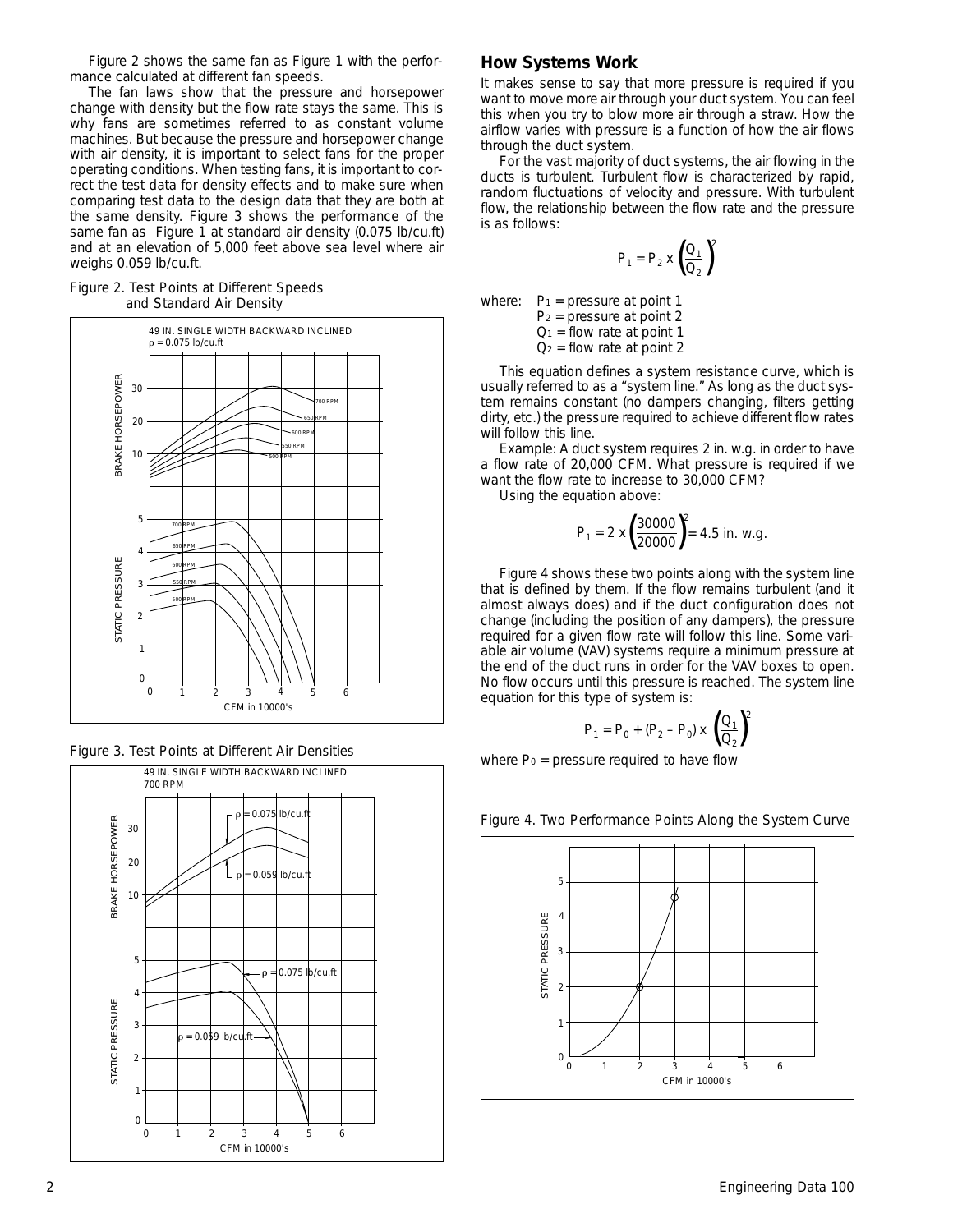Figure 5 shows this type of system passing through a design point of 20,000 CFM at 2 in. w.g. and a VAV box requirement of 1 in. w.g.

*Figure 5. Variable Air Volume System Curve*



#### **How Fans and Systems Work Together**

A fan will operate at the point where the system line intersects the fan curve. To generate the different test points shown in Figure 1, the system resistance had to change. Remember that at Point  $A_1$  there is no resistance to flow and that the resistance to flow was increased as we moved towards F1. As a result each test point has a unique system resistance curve associated with it, as shown in Figure 6. In fact, there are an infinite number of system lines between points  $A_1$  and  $F_1$ .





Even though a fan is selected and sold to deliver a specified flow rate at a specified static pressure and speed, all the fan manufacturer can be sure of is that the point of operation will lie somewhere on the fan curve (sometimes even this is in doubt depending on the duct geometry, which will be explained later). Where along the fan curve the operating point lies depends entirely on the ductwork. The fan will operate at the place where the system line intersects the fan curve.

# **System Effects**

Most of the time fans are tested with open inlets, and designs that do not have an integral inlet bell will be tested with one to simulate inlet ductwork. Figure 7 shows the streamlines the air follows as it enters a fan with a well-designed inlet bell and with a straight run of duct upstream of the fan. The airflow is smooth and the velocity at the entrance is uniform.





The velocity profile coming out of even the most efficient fans is not uniform. Especially on centrifugal fans there are regions of high velocity air coming out of the impeller. Figure 8 shows typical outlet velocity profiles for centrifugal and axial fans.

*Figure 8. Typical Outlet Velocity Profiles*



A length of straight duct is required at the outlet to allow the high velocity (kinetic energy) to be converted to static pressure (potential energy). To get full pressure conversion, a duct at least as long as the 100% effective duct length is required. AMCA defines the 100% effective duct length to be a minimum of two and one half equivalent duct diameters for outlet velocities up to 2,500 fpm, with 1 duct diameter added for each additional 1,000 fpm. Also it is important that the outlet connection be smooth. In the test code, AMCA specifies that the area of the outlet duct be between 95% and 105% of the fan outlet area and that any transitions used have sides that are sloped no more than 15° on converging sections and 7° on diverging sections.

Duct fittings or fan installations that do not provide smooth, uniform flow at the fan inlet or complete pressure recovery at the fan outlet cause the fan to perform at a level below its catalog rating. Elbows cause non-uniform airflow at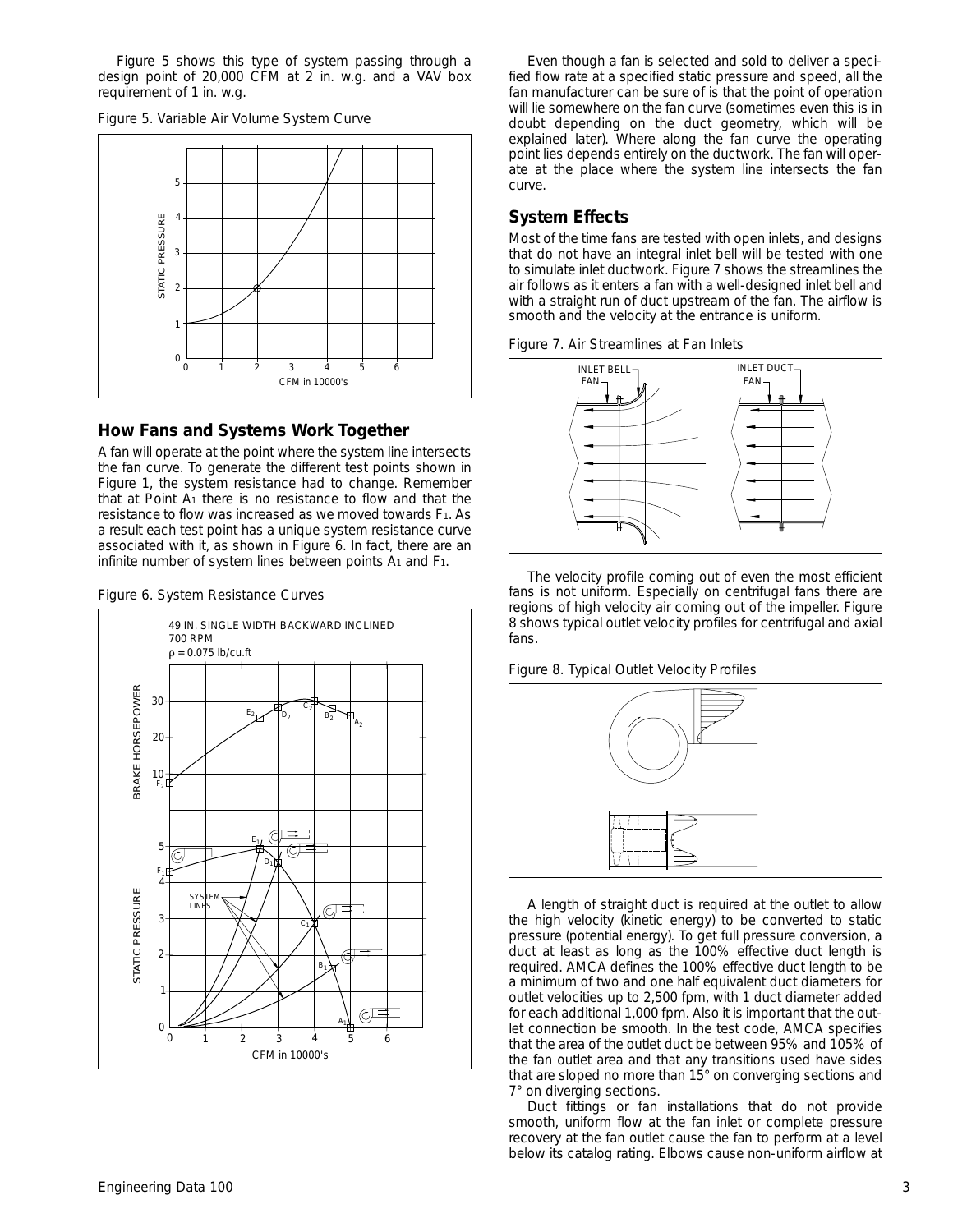the fan inlet. More air enters the fan at the outside of the elbow than at the inside. Figure 9 shows what happens to a centrifugal fan's performance curve first when an elbow is located at its inlet, and second when an elbow is located at the inlet and there is no outlet duct. This loss in performance is known as system effect.

#### *Figure 9. System Effects Curves*



Duct configurations that cause system effects should be avoided whenever possible. To help in those situations when it is unavoidable, AMCA Publication 201-90 contains methods of estimating the system effects for some of the most common situations. A series of tests were run in AMCA's laboratory. Although variations due to factors such as fan type and design were observed, figures showing system effect factors were put together to allow fan users to estimate system effects.

The system effect factor must be added to the system design pressure to select the fan and determine the required speed and horsepower. The system effect will cause the fan to generate only the system design pressure, not the pressure that the fan was selected for.

#### **Inlet System Effects**

Elbows mounted near the inlet of a fan are the most common inlet system effect. Elbows should be installed at least three equivalent duct diameters upstream of a fan inlet. Not only do elbows mounted closer cause a system effect but they can also cause pressure fluctuations, increased sound levels, and structural damage to the fan.

As depicted in the previous example, elbows at a centrifugal fan's inlet cause a system effect. Often the elbow at the inlet is not a true elbow, but a drop box as illustrated in Figure 10. The system effect for this type of inlet elbow is nearly impossible to predict, as it is a function of fan type, inlet size, and box width and depth. Losses in flow rate as high as 45% have been observed with this type of inlet. Most fans can be purchased with an optional inlet box as shown in Figure 11. These boxes are designed to have minimal and predictable system effects.

*Figure 10. Drop Box Figure 11. Inlet Box*



Often the duct configuration can cause an airflow pattern that is detrimental to fan performance. Figure 12 shows one example of a duct configuration that causes the air to spin in the direction opposite the impeller rotation (counter rotating swirl). When this happens there may be a slight increase in pressure produced by the fan, but with a significant increase in horsepower.

#### *Figure 12. Duct Configuration Causing Counter Rotating Swirl*



Similar duct configurations can cause the air to spin in the direction of impeller rotation (pre-rotating swirl). This reduces the pressure produced, and the power consumed by the fan. Inlet vanes produce this effect to control flow with horsepower savings. Like drop boxes, the severity of the system effect caused by counter rotating and pre-rotating spin is impossible to predict. Avoid duct configurations that have the potential to cause spin.

Figure 13 shows how straightening vanes placed in the elbows can minimize system effect. If there is room, straighteners added to the duct just upstream of the fan inlet will break up spinning air. Case Studies 2 and 4 in the following section demonstrate how straighteners can solve performance problems.

*Figure 13. Straightening Vanes*



Ductwork sized smaller than the fan inlet, butterfly valves and belt guards placed too close to the fan inlet are two examples of obstructions that cause system effects. Fan inlets located too close to a wall cause non-uniform flow and a resulting system effect.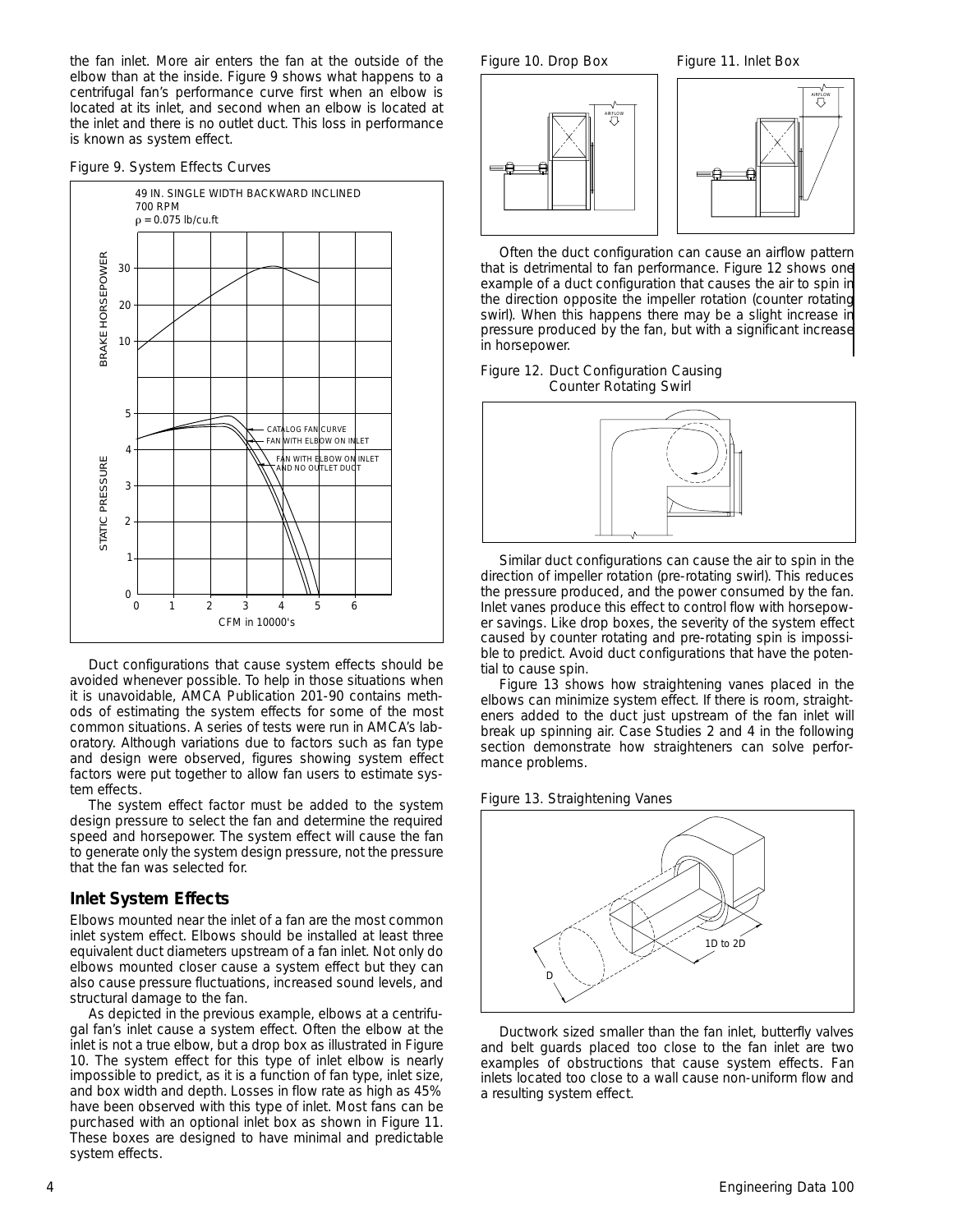#### **Outlet System Effects**

The most common cause of system effects on fan outlets is an insufficient length of straight duct length that prevents the full conversion of velocity to static pressure. As defined previously, the length of straight duct length required is the 100% effective duct length. Many of the charts in AMCA Publication 201 use the blast area, which is the outlet area minus the area of the cut off. The blast area is not normally included in catalog performance data but is shown in Table 1 as a percentage of outlet area for various fan types.

*Table 1. Blast Area*

| <b>FAN TYPE</b>         | <b>BLAST AREA ÷ OUTLET AREA</b> |
|-------------------------|---------------------------------|
| <b>BI &amp; AF SWSI</b> | 0.80                            |
| <b>BI &amp; AF DWDI</b> | 0.77                            |
| <b>INDUSTRIAL FANS</b>  | 1.00                            |
| <b>RADIAL TIP FANS</b>  | 1.00                            |
| <b>FC DWDI</b>          | 0 61                            |

The charts in Publication 201 show that tubeaxial fans do not have a system effect curve for no outlet duct. Tests at AMCA indicated very little loss in performance with tubeaxial fans without outlet ducts and with vaneaxial fans with outlet ducts as short as 50% effective duct length.

Elbows are frequently mounted close to fan outlets. This placement will disrupt the energy conversion from velocity pressure to static pressure. As with short ducts, tests indicate that the factors are negligible with tubeaxial fans and greater with centrifugal fans than with vaneaxial fans. The position of the elbow influences how great the system effect is with centrifugal fans. When the elbow follows the curvature of the scroll, as in position B in Figure 14, the system effect is minimized, but when the elbow goes against the curvature of the scroll as in position C the effect is worsened. Not all system effects are bad. Frequently, cones or rec-



tangular transitions called evasés are added to fan outlets to increase the amount of static pressure regain over what is possible with a straight duct section that matches the outlet area. The increase in pressure can be estimated using the static pressure regain for expansion calculation, or corrected performance data can be obtained from the manufacturer.

## **Manufacturing and Testing Tolerances**

Most fans are fabricated metal assemblies and there are slight differences from one fan to the next. These variances could be due to manufacturing tolerances, welding distortion, or assembly tolerances. These small differences may have a slight effect on how the fans perform.

In addition to the differences due to manufacturing, there are uncertainties in the performance of a fan due to testing tolerances or errors. Even when tested in the laboratory there are variations in the readings that can contribute to test error. Sources of these variations can be due to the instruments or due to the test setup.

Periodically instruments need to be calibrated. The reading an instrument gives often drifts or changes over long periods of time. When an instrument is calibrated, its measurements are compared to a standard that is traceable to the National Bureau of Standards. In order to get more accurate results, a calibration correction is frequently applied to the reading the instrument gives. If the period of time since the instrument was calibrated is too long, the instrument is out of calibration, and there is a greater chance for the instrument to give a reading that varies slightly from the "true" reading. Because the air flowing through fans is turbulent, the readings vary over time. These variations must be averaged, either electronically or visually. How accurately the averaging is done affects the uncertainty of the reading.

Air density corrections usually have to be made. Catalog performance is based on standard air density, which is 0.075 lb/cu.ft. This corresponds with air at 70°F at sea level and a relative humidity of 50%. Air density calculations require readings of barometric pressure, wet bulb temperature, dry bulb temperature, and elevation above sea level. If the fan handles a gas other than air, the composition of the gas must be known in order to make the appropriate air density corrections. The care and precision in taking these measurements and the subsequent calculations affect the accuracy of the test data.

An association of fan manufacturers, the Air Movement and Control Association (AMCA), has set standards for the industry. They have standards that specify how fans are to be tested in the laboratory. They also have established a certified ratings program. Part of the certified ratings program requires that a fan line's performance is tested periodically in an independent laboratory. The test results must be within a certain tolerance of the catalog rating. This tolerance, shown in Figure 15, takes into account the manufacturing variances and the variances expected when testing a fan in two laboratories.





There is a tendency to compare the performance along lines of either constant pressure or constant volume. This is not the correct way. Notice that the tolerance for flow and pressure is based on a system line. This is done because that is how fans and duct systems interact. The tolerance varies with the location of the fan curve, but corresponds to a change in fan speed of approximately 3%. If the fan test results are within the shaded region, the fan is operating within acceptable limits to its performance curve. The tolerances shown in Figure 15 are based on laboratory testing. Field testing is rarely as accurate as laboratory testing.

Fans in the laboratory are tested under ideal conditions. The inlet conditions provide for smooth entry of air into the fan and straight ductwork on the discharge allows static pressure regain. Such ideal conditions in the field are the exception rather than the norm and as a result most fans in the field do not perform as well as they do in the laboratory. The labora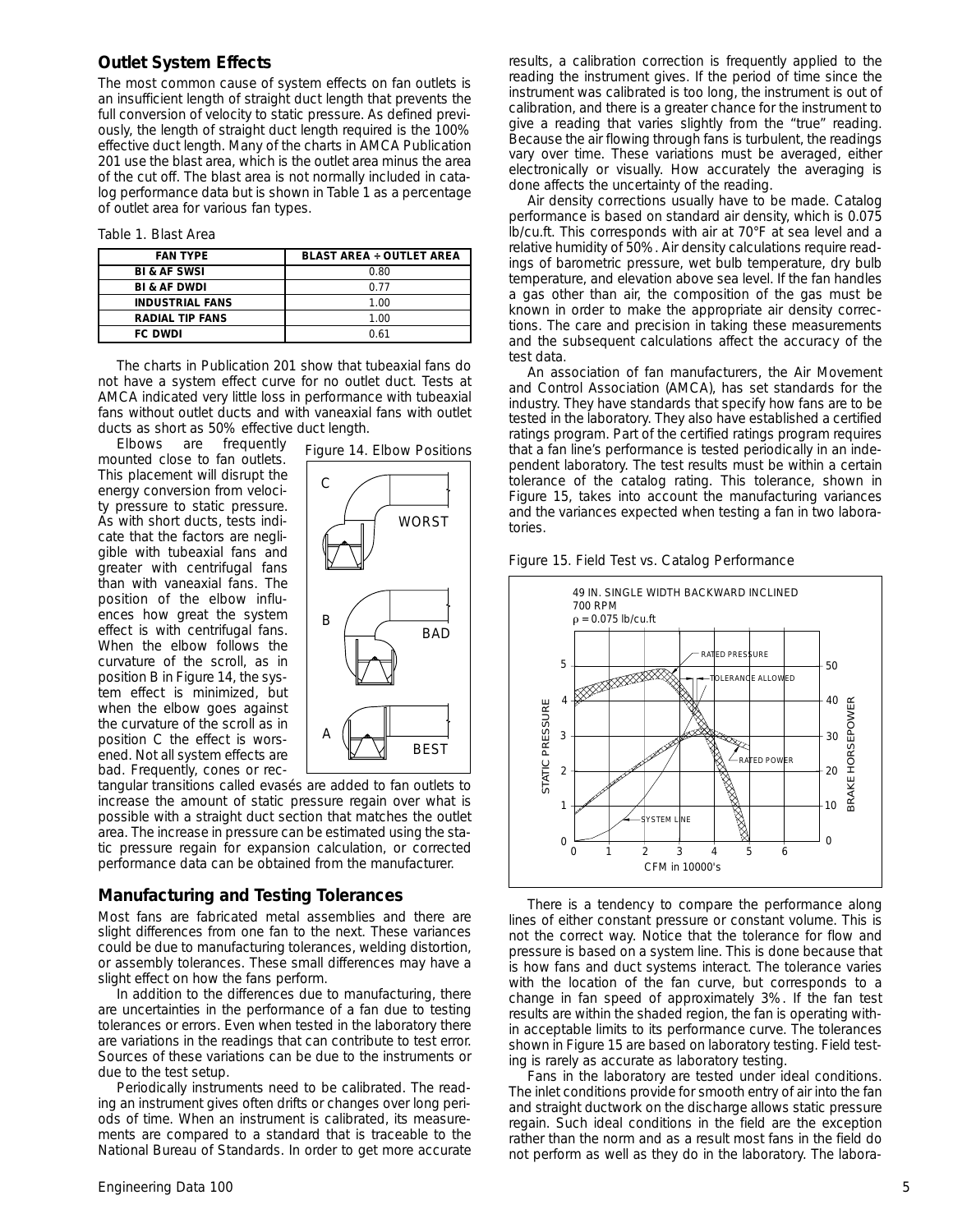tory test setup must meet strict requirements. Duct connections must exactly match the fan. If transitions are used, they must have very low expansion or contraction angles. When using a pitot tube test setup, the ductwork upstream of the traverse plane must have a straight run of at least ten duct diameters and a flow straightener that meets specific construction standards. If flow nozzles are used, they must be manufactured to tight dimensional tolerances and in many cases must have flow settling screens upstream of them. These screens ensure that the flow entering the nozzles is uniform to a high degree.

Field testing instruments are typically not manufactured with the same precision, or as accurate or calibrated with the same frequency as laboratory instruments. So when comparing field test data to the catalog level, it is reasonable to use a testing tolerance greater than that shown in Figure 15.

# **Troubleshooting Guide — Case Studies**

The rest of this newsletter consists of case studies that demonstrate some of the most common field performance problems and the logic that was followed in figuring out what the problem was.

# **Case Study 1**

#### **System Resistance Higher Than Anticipated**

This case study demonstrates one of the most common fan performance problems. A 36" tubeaxial fan was selected and installed to deliver 15,000 CFM at a static pressure of 1.70 in. w.g. After the fan was installed, an air performance test indicated a flow rate of 13,600 CFM with a static pressure of 1.68 in. w.g. and 6.8 horsepower.

Further investigation revealed that four additional elbows and 10 feet of additional duct length was in order to clear some obstructions, as shown in the figure below. The additional ductwork increases the resistance to flow resulting in a new system line as shown on the curve. We would expect the fan to operate where the new system curve intersects the catalog curve, at 14,080 CFM and 1.80 in. w.g. The difference between the measured performance and the expected performance is due to a combination of test error and system effect due to the elbow located upstream of the fan.

To get the design flow rate, we can use the fan laws to determine the increase in fan speed required:

$$
RPMnew = 1196 \times \left(\frac{15000}{13600}\right) = 1319
$$
  
\n
$$
HPnew = 6.8 \times \left(\frac{1319}{1196}\right)^3 = 9.12
$$
  
\n
$$
SPnew = 1.68 \times \left(\frac{1319}{1196}\right)^2 = 2.04
$$







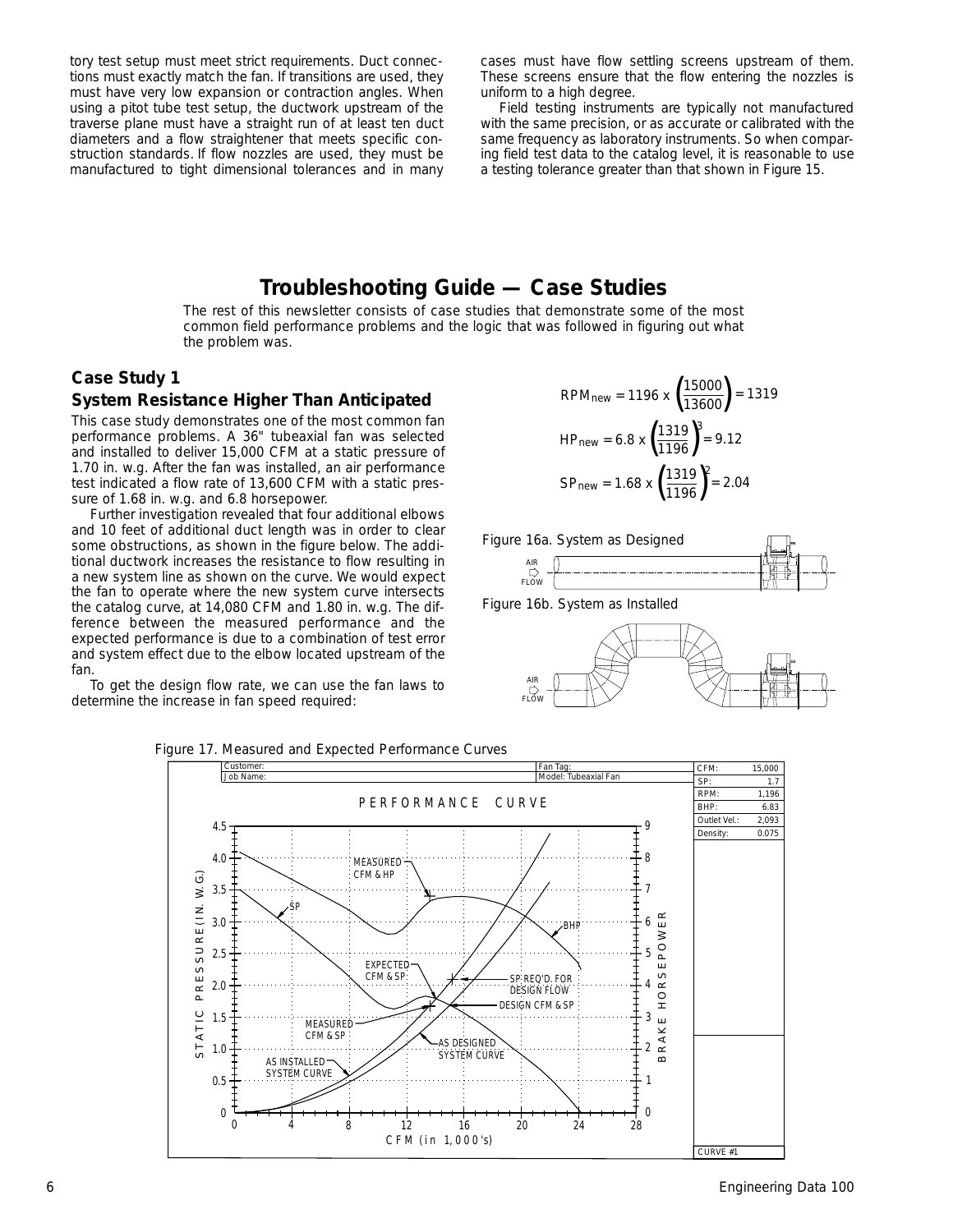### **System Effects Due to Spinning Air and an Obstructed Inlet**

Two 445 AFPF plenum fans were selected to operate in parallel to deliver 80,000 CFM (40,000 CFM each) at a static pressure of 1 in. w.g. The system installation is at 5,200 feet above sea level and handles room temperature air. Figure 18 is a sketch of the duct system and Figure 19 shows the performance curve. Air balance test reports indicated that the airflow was approximately 31,000 CFM through each fan, with a static pressure of 1 in. w.g. Because of the high elevation, air density corrections were made to all static pressure and velocity pressure readings. Notice that the density shown in Figure 19 is at the high elevation.

An investigation of the duct system revealed two problems. One was that the duct geometry caused the air in the vertical duct section below the fan inlets to spin in the direction of wheel rotation. The streamlines sketched in Figure 18a show the general pattern of the airflow.

The other problem was airflow monitoring probes mounted in the throats of the fan inlets. The throat of a fan inlet is one of the most performance-sensitive parts of a centrifugal fan. The velocity in the throat can be 10,000 fpm or higher, so obstructions can result in significant pressure losses. In addition, subtle changes in the velocity profile at the throat can have significant effects on fan performance.

To correct the problem with the spin, flow straighteners were added at the lower portion of the vertical duct sections. These straighteners eliminated most of the spin and as a result the airflow increased to 34,000 CFM.

The next step was to remove the probes from the inlets. When this was done, the performance increased to 41,000 CFM with a static pressure of 1 in. w.g. Removing the probes increased the flow rate by 25%!

Another thing to be careful with when measuring the performance of plenum fans is the location of the static pressure tap in the fan outlet plenum. The high velocity exiting the fan impeller swirls around in the plenum. To get an accurate static pressure reading, you need to find a "dead spot" which is not affected by the swirling, turbulent air. Typically, calm areas are found in the corners, but it may take some searching to find a good spot. In this case, the static pressure in the plenum varied by 20% depending on location.

Notice that the last test point is above the catalog performance. This could be due to test error, but it also could be real. The performance for this fan is based on tests done on a size 365. Typically, larger fans perform better than smaller fans.

*Figure 18. Duct System*





*Figure 19. Performance Curves With and Without Straighteners*

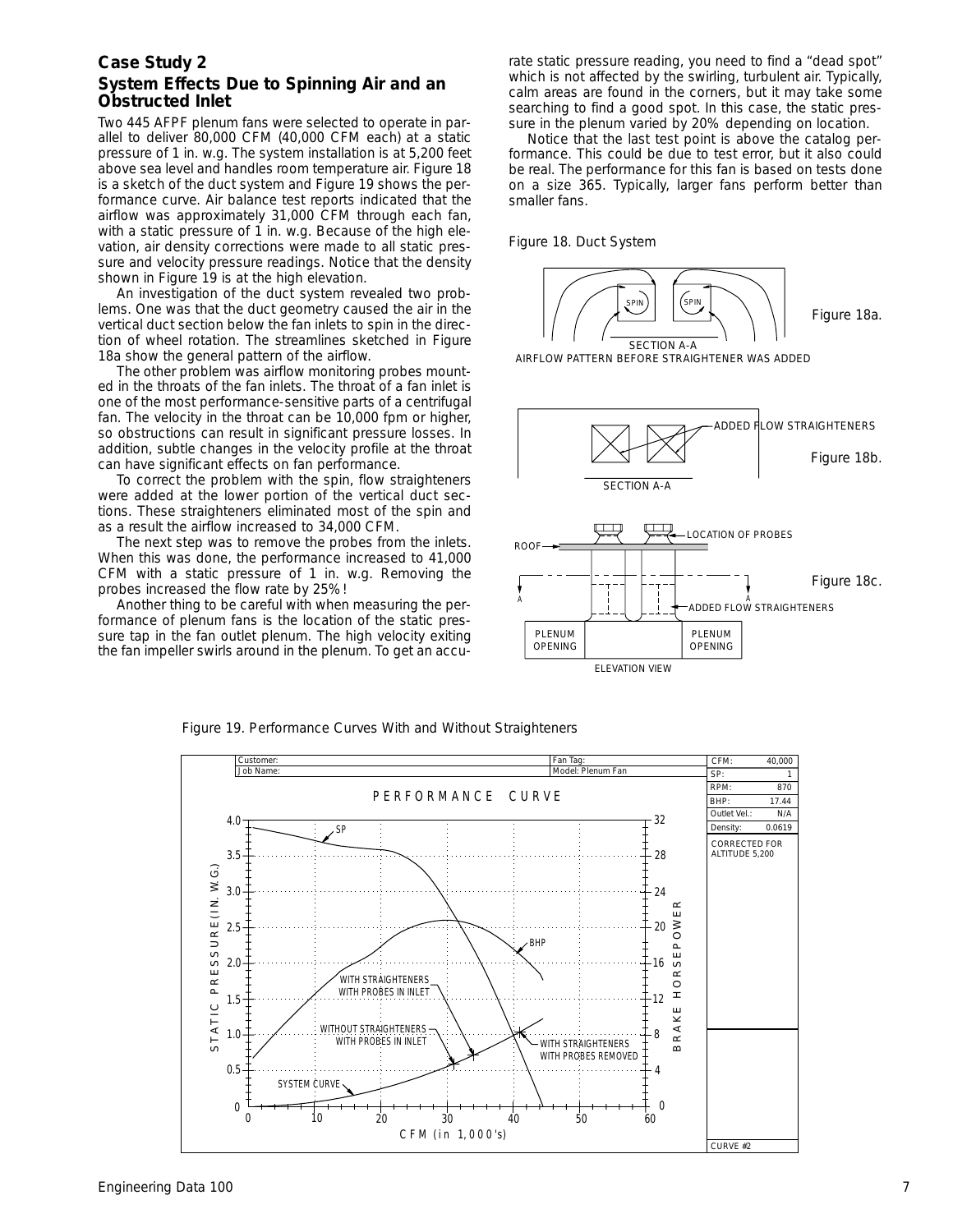# **Air Handling Unit Factory Test Low on Air**

An air handling unit manufacturer performed a factory air performance test on one of their units. A short length of duct, as shown in the figure, was added to the outlet of the unit to determine the flow rate using a pitot tube traverse. The dimensions of the air handling unit outlet and the duct section match the dimensions of the fan outlet.

The fan was selected to deliver 20,000 CFM at 4 in. w.g. static pressure. Restriction was added to the outlet of the duct by closing a control damper until the pressure rise across the fan was 4 in. w.g. and a pitot tube traverse was performed.

The results of the pitot tube traverse indicated that the flow rate was 16,070 CFM. The air handling unit manufacturer called the fan manufacturer, upset that the fan was 20% low on flow rate.

Key to solving this problem is to remember that fans and duct systems interact along system lines and there are tolerances associated with field tests and catalog performance.

The curve shows the catalog performance and the measured test point. Also shown are system lines drawn through the design point and the measured point.

The difference between the measured performance and the point where the "as tested" system line intersects the catalog curve is 3%. This falls within AMCA's certified ratings program check test tolerance which takes into account manufacturing variations and laboratory test accuracy. A portion of the difference could be due to inaccuracies associated with the test setup. The AMCA laboratory test code requires 10 equivalent duct diameters and a flow straightener between the fan outlet and the pitot tube traverse plane. Since this test setup does not have this there may be more inaccuracies in the test data.

In either case, the first fan law tells us that by increasing the fan speed by 3% the measured test point will move to the catalog curve. After the increase in fan speed, the duct restriction was readjusted to maintain the 4 in. w.g. across the fan. The flow rate was rechecked and found to be very close to 20,000 CFM. A 3% increase in fan speed along with an adjustment in system resistance resulted in an increase in flow rate of 20%. This case study demonstrates that comparing tested performance with cataloged performance along a constant pressure line can make fan performance appear to be a lot worse than it really is.





*Figure 21. Air Handling Unit Measured and Expected Performance Curves*

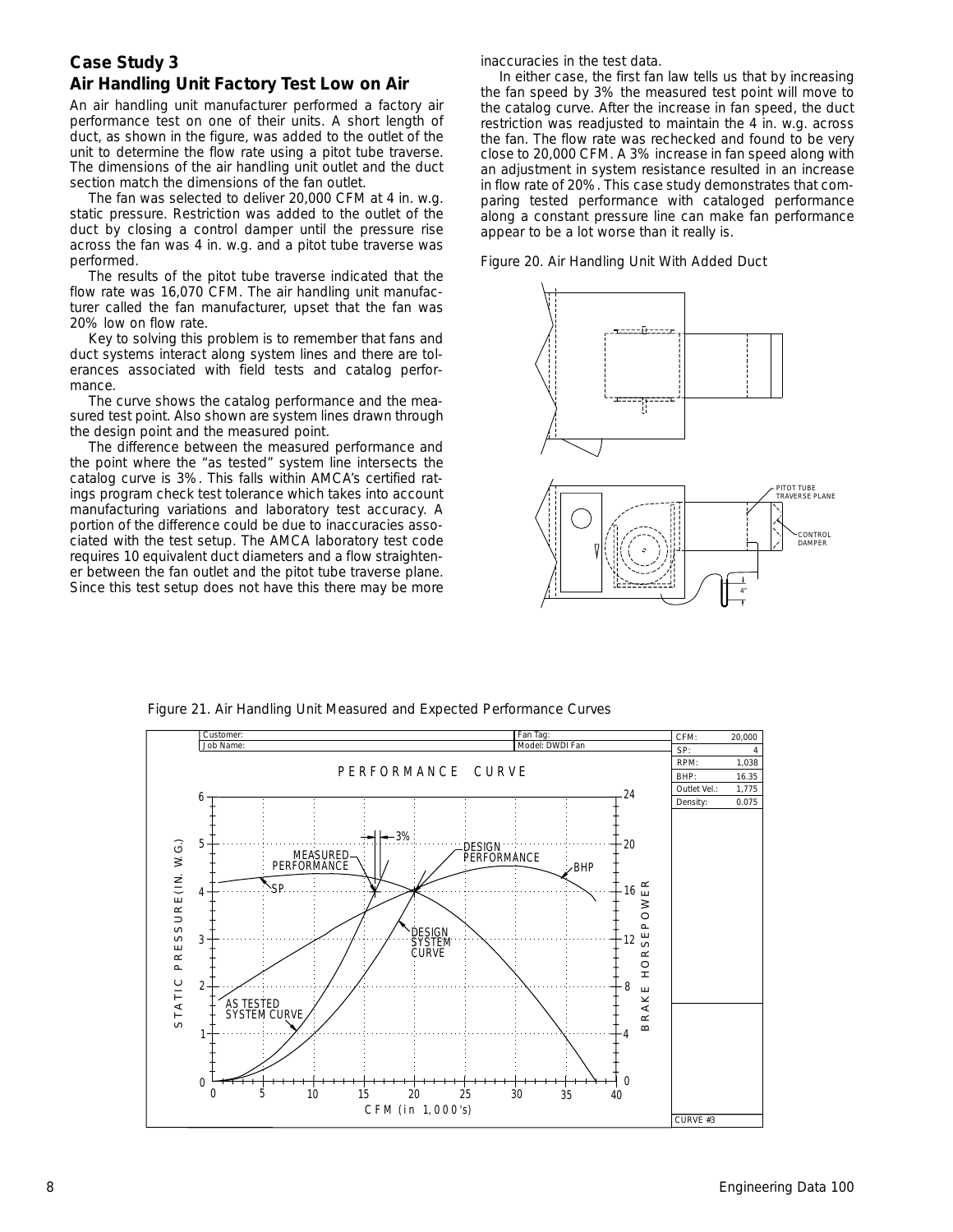# **System Effect Due to Fan Mounted at the Discharge of a Cyclone Dust Collector**

A 330 HIB was selected to deliver 15,000 CFM at a static pressure of 18 in. w.g. on a dust collection system that used a cyclone as an air cleaner. A field performance test indicated that the actual performance was 12,800 CFM, 13.1 in. w.g., and 39.4 HP.

Cyclones clean by spinning the air and using the centrifugal force acting on the dust particles to separate them from the air. The air usually enters tangentially at the top of the cyclone, spins in one direction down along the outside, and then returns up and out the top of the cyclone, spinning in the opposite direction. The dust is flung to the outside of the cyclone walls, and slides down to where it is collected at the bottom of the cyclone.

The spinning air exiting the cyclone affects the fan performance. In this case, the spin was in the direction of wheel rotation, lowering the static pressure, flow rate, and horsepower. If the spin were opposite wheel rotation, static pressure and flow rate would increase with a dramatic increase in horsepower and reduction of fan efficiency.

To correct the problem, straighteners were added to the inner cylinder at the top of the cyclone. They prevented the spinning air from entering the fan and allowed it to operate closer to its cataloged performance level.

After installation of the straighteners, the performance was measured again and found to be 14,500 CFM, 17.7 in. w.g. and 53 HP. Notice that the measured flow rate and static pressure are above the system line defined by the original test point. This is due to the added resistance of the straightener. This point is also slightly below the cataloged performance curve, but certainly within an acceptable tolerance for a field test. The horsepower point is above the cataloged curve. This is likely due to belt drive losses and inaccuracies in determining horsepower from amp and voltage data.



*Figure 23. Cyclone Performance Curve With and Without Straightener*



*Figure 22. Cyclone Flow Patterns*